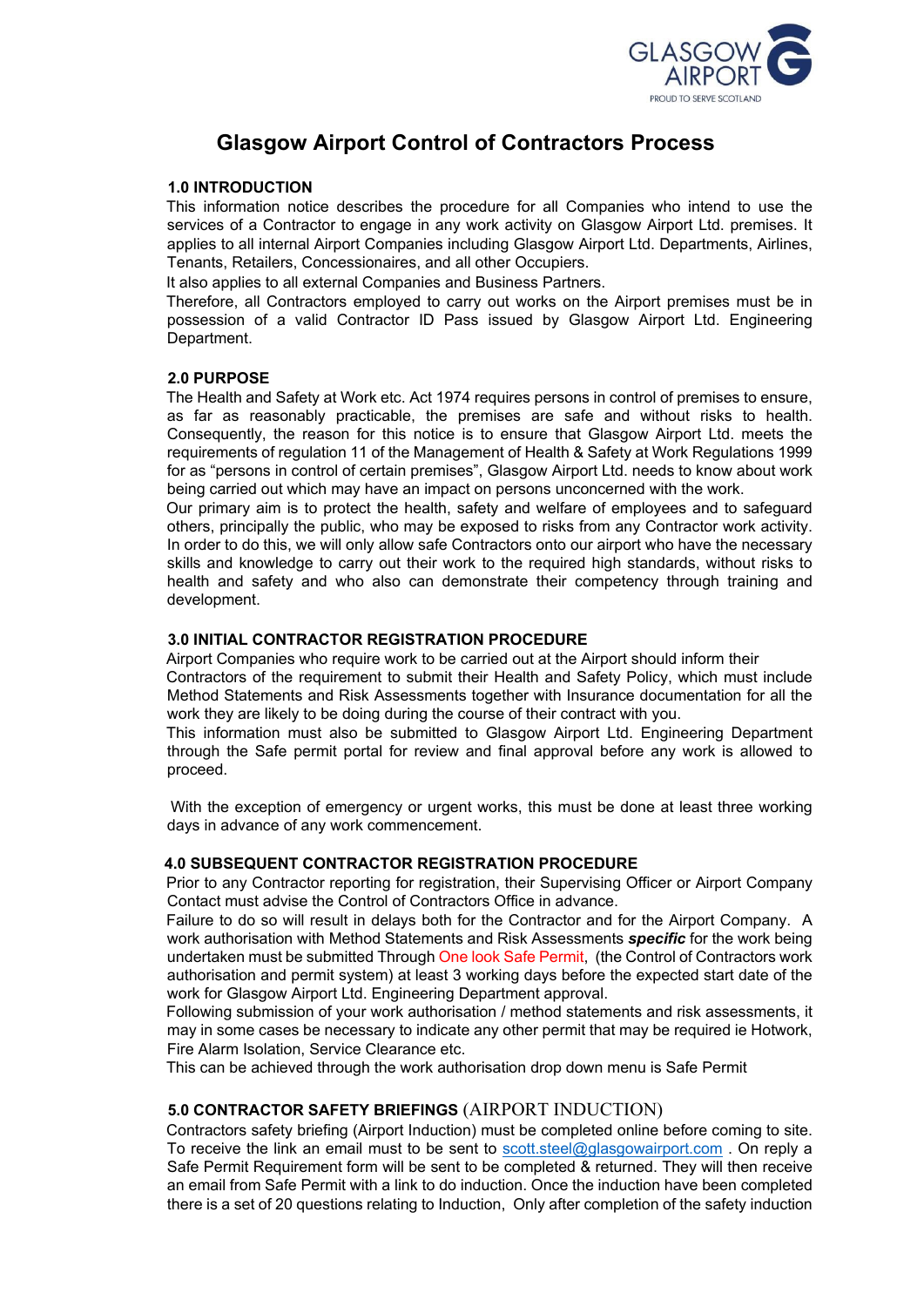briefing and a satisfactory completion of the induction test will Contractors be issued with a valid Contractor ID Pass.

The Induction also communicates important information such as the permit to work systems in operation at the Airport and Glasgow Airport's fire and evacuation procedures.

Contractor safety induction briefings (Airport Induction) that due to expire will receive an automated reminder from Safe permit to login and do induction and get contractors pass updated If a Contractor's induction date has expired then they cannot be re-issued with another pass until their safety induction briefing has been done again.

Contractors Login /out can be done anytime at the Control of Contractors Office or at the designated Contractors Kiosk in the Main Terminal building. Contractors Pass can be picked up by prior arrangement at the Control of Contractors Office located off Campsie Drive / Arran Avenue, PA3 2SG.

On request there is a Control of Contractors Office Location Map for directions to Office. Contractors can also register out with these times but only through our pre-notification process.

Contractor safety inductions are no longer carried out at the Control of Contractors Office, these must be completed online before coming to site for any works. Contractors turning up without Induction will be refused enter to Airport for works

|                        | Information required for online contractors portal                                                                                                                                                                                                                                                                                                                                                                                                                                                                                                                                                            |
|------------------------|---------------------------------------------------------------------------------------------------------------------------------------------------------------------------------------------------------------------------------------------------------------------------------------------------------------------------------------------------------------------------------------------------------------------------------------------------------------------------------------------------------------------------------------------------------------------------------------------------------------|
|                        | Control of Contractors Glasgow Airport now use an online system for inductions and<br>booking works in (We no longer do induction on site). For all contractors who<br>are coming to site I need their email address a selfie and job title. I will reply back<br>to them from Onelook / Safepermit. They will get the email back with next steps<br>to complete the online induction and complete the set of questions to move on and<br>get a new contractors pass issued. For the ones that are booking jobs (permit<br>creator) all I need is an email address, so I can give you access to the system to |
|                        | complete a work authorisation request and or permits.                                                                                                                                                                                                                                                                                                                                                                                                                                                                                                                                                         |
|                        | The 3-days notification period still applies.                                                                                                                                                                                                                                                                                                                                                                                                                                                                                                                                                                 |
|                        | (Please return form in Word format)                                                                                                                                                                                                                                                                                                                                                                                                                                                                                                                                                                           |
| <b>Company details</b> |                                                                                                                                                                                                                                                                                                                                                                                                                                                                                                                                                                                                               |
| Company Name:          |                                                                                                                                                                                                                                                                                                                                                                                                                                                                                                                                                                                                               |
| Company address:       |                                                                                                                                                                                                                                                                                                                                                                                                                                                                                                                                                                                                               |
| Main contact:          |                                                                                                                                                                                                                                                                                                                                                                                                                                                                                                                                                                                                               |
| Company phone No:      |                                                                                                                                                                                                                                                                                                                                                                                                                                                                                                                                                                                                               |
| Company email:         |                                                                                                                                                                                                                                                                                                                                                                                                                                                                                                                                                                                                               |
| Web site:              |                                                                                                                                                                                                                                                                                                                                                                                                                                                                                                                                                                                                               |
|                        | Glasgow Airport Sponsor:                                                                                                                                                                                                                                                                                                                                                                                                                                                                                                                                                                                      |
|                        |                                                                                                                                                                                                                                                                                                                                                                                                                                                                                                                                                                                                               |
|                        | Concessionaires sponsor:                                                                                                                                                                                                                                                                                                                                                                                                                                                                                                                                                                                      |
|                        | Details for company permit creator                                                                                                                                                                                                                                                                                                                                                                                                                                                                                                                                                                            |
| Name:                  |                                                                                                                                                                                                                                                                                                                                                                                                                                                                                                                                                                                                               |
| Fmail:                 |                                                                                                                                                                                                                                                                                                                                                                                                                                                                                                                                                                                                               |
| Job title:             |                                                                                                                                                                                                                                                                                                                                                                                                                                                                                                                                                                                                               |
| Phone No:              |                                                                                                                                                                                                                                                                                                                                                                                                                                                                                                                                                                                                               |
|                        | Employees details for each individual employee                                                                                                                                                                                                                                                                                                                                                                                                                                                                                                                                                                |
| Name:                  |                                                                                                                                                                                                                                                                                                                                                                                                                                                                                                                                                                                                               |
| Fmail:                 |                                                                                                                                                                                                                                                                                                                                                                                                                                                                                                                                                                                                               |
| Job title:             |                                                                                                                                                                                                                                                                                                                                                                                                                                                                                                                                                                                                               |
| Phone No:              |                                                                                                                                                                                                                                                                                                                                                                                                                                                                                                                                                                                                               |

This form must be completed and returned including a head and shoulders photo for the front of the pass in jpeg format. Each person named on the form that has supplied a valid unique email address will be sent a OneLook link to undergo the induction briefing. Only after registration, completion of the safety induction briefing, and a satisfactory completion of the induction test will Contractors be issued with a valid Contractor ID Pass.

To register a contractor for an online induction please contact scott.steel@glasgowairport.com

### **6.0 PROOF OF ID & COMPETENCY**

The applicant must also produce proof of identity before the Contractor ID Pass will be issued i.e. driving licence, passport or any official document containing the applicant's signature and photographic image.

Applicants will also be required to provide evidence of their training or competency for the type of work they will be doing, for example CSCS, PASMA, FGAS, JIB, Gas Safe Register cards etc.

The Contractor ID Pass must be worn and be clearly visible on an outer garment at all times. Anyone found working without a valid Contractor ID Pass will be instructed to stop work and the Contractor and the Airport Company may be subject to further action by Glasgow Airport Ltd.